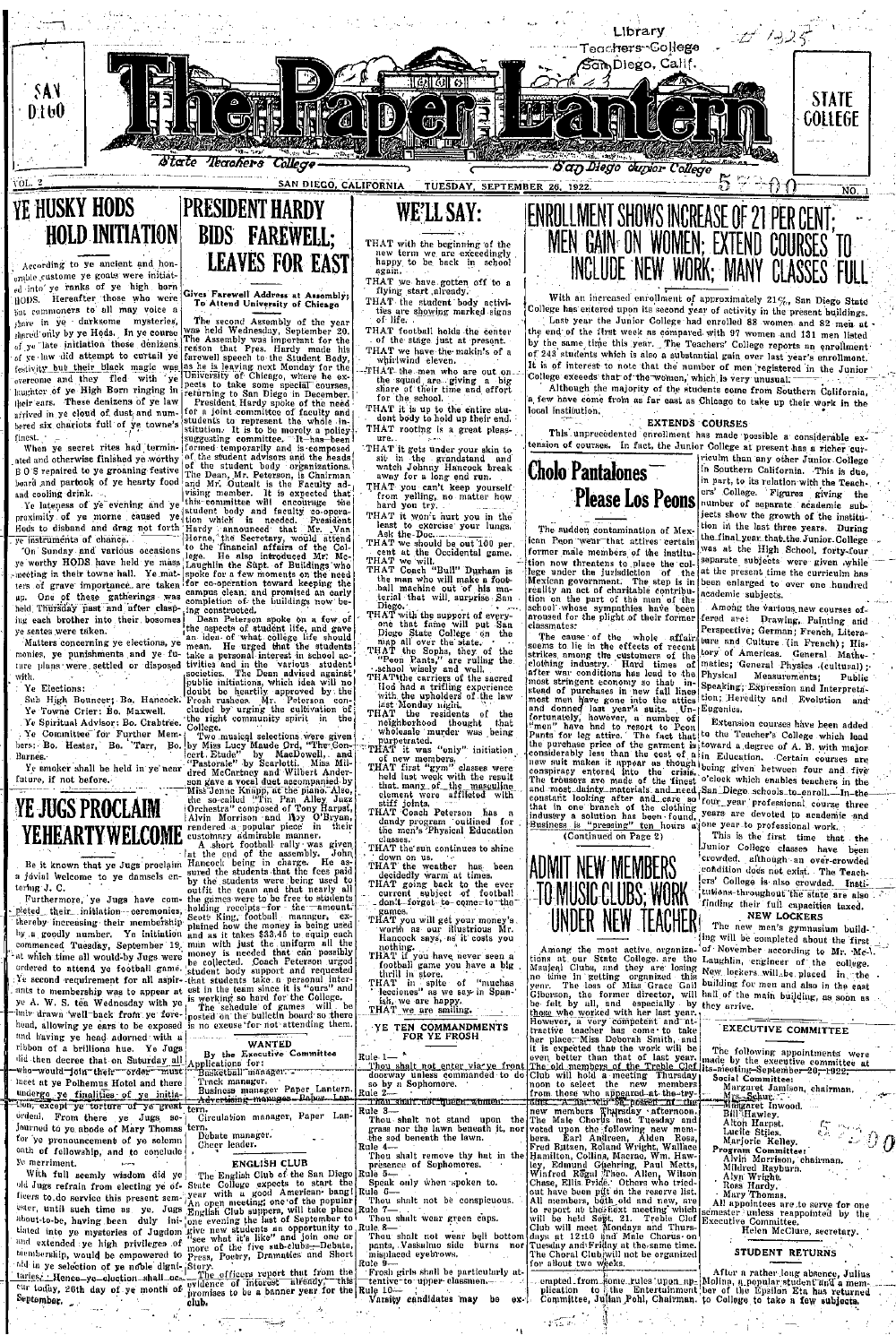| aa Taro |  |
|---------|--|

| APER LANTERI |  |  |  |  |
|--------------|--|--|--|--|

... n. . . . . .

| Published weekly by the students of the San Diego State College as DOUK RUULL NEGUY                                                                                                                                            | ipppiisher uirea |
|--------------------------------------------------------------------------------------------------------------------------------------------------------------------------------------------------------------------------------|------------------|
| official school paper: Office of publication in college building, corner:                                                                                                                                                      | desire to read   |
| For-Publication publication, as<br>Campus street and Park boulevard, San Diego, California                                                                                                                                     |                  |
| Entered as second class matter at San Diego, California, under the                                                                                                                                                             |                  |
| Act of March 3, 1879.                                                                                                                                                                                                          | ings, especially |
| <b>STAFF</b>                                                                                                                                                                                                                   | risen. It is th  |
| Of special interest to students and to make the bo<br>HENRY McCARTY Management Communication EDITOR-IN-CHIEF                                                                                                                   |                  |
|                                                                                                                                                                                                                                |                  |
|                                                                                                                                                                                                                                |                  |
| mals written by one of our own col- for enjoyment,                                                                                                                                                                             |                  |
|                                                                                                                                                                                                                                |                  |
|                                                                                                                                                                                                                                |                  |
| Repeal Roichel, 1988. Early Ross Hardy More Price News Press, Dr. Johnson began the book in Figure 1. 1988. The Book of the Book of the Book of the Book of the Book of the Book of the Book of the Book of the Book of the Bo |                  |
|                                                                                                                                                                                                                                |                  |
| Dwight Andreen  News Elizabeth Lee  News 1915 using only her summer vaca-                                                                                                                                                      | I stood on t     |
| BERNICE CORNELL <b>CORNELL</b> CORNELL CORNEL SOCIETY EDITOR tion and part of two school years for and Clocked a                                                                                                               |                  |
| Mildred Rayburn  Society Katherine Gibson  Society its completion, her colaborater be- where the ple                                                                                                                           |                  |
| Jenne Knapp Society                                                                                                                                                                                                            |                  |
|                                                                                                                                                                                                                                |                  |
| Fred Osenburg, the was for the most part show on dame.<br>La Jolla, was for the most part, shone on dame                                                                                                                       |                  |
|                                                                                                                                                                                                                                |                  |

THE PAPER LANTERN.

## **GENTLEMEN, THE FROSH**

**UERVICENTS THE TROOTI**<br>
TERMONITY TRESPACE TO USE the constraints were considered to the property of the constraints their behavior, and like all good freshmen do, they promptly began to disolow them. Upon seeing their s

your hands.<br>FRESHMEN, WE WELCOME YOU!

RULE TEN

**IVOLE:** 1 L11<br>
The certification disagree with  $f$  This is a day of democracy, not of<br>
The certification of the composer of the Freshmen Ten eligible denses . All results<br>
Commandinative in ergand to the signal conductio

and most of them taken from life-<br>to offset the haracteristic loop and most of the haracteristic looped turn of<br>porter- a myrnic colored turn of  $\alpha$ <br>(where the most of the signal of the state in the state of the state of eventuation branus it as indecent, so<br>and move the boundary line that the<br>suffering of our nursed addicts may<br>not be too severe.

Produce

Confectionery

**First Big Assembly** Opens College Year

The first assembly of the year, on the search of the formula operator of the Commission State College, precision is the control of the same property and a supervised by withe and a supervised by wither and a supervised by

ing up with his studes."<br>
Tresident Hardy, who had tempor-<br>
Tresident Hardy, who had tempor-<br>
raily returned from the University of<br>
Chicago, where he had been students, as yell<br>
welcomed the new students, as yell<br>
as the

The degree which it has attained this<br>
"year."<br>
"year, "year" (with the strength of the formulation of the first<br>
"year" and teaching at Sam Joseph and the strength in a physical<br>
dispute the application at being the degr



come affiliated with the student poor,<br>
They also secured a special dis-<br>
pensation from the English Club,<br>
granting to their members permission<br>
to count their work in drama towards<br>
fulfilling the requirements for en-<br>
trance and continuance of member-<br>

to continue the wave in the continue of the main continue of the state of the state of the line in the base of the line is a peed, too, that student direct in the state of the state of the state of the state of the state o

**Cholos Pants** 

Continued from Page 1

contract the habita of personal consideration in the personal contribution of the state of the state of the state of the state of the state of the state of the state of the state of the state of the state of the state of

completed one Although hardly  $\frac{1}{2}$  can be a separated one of the series of a separated and position of the price of energy of the price of energy of  $\frac{1}{2}$  is the price of energy of  $\frac{1}{2}$  is the series of  $\frac{1}{2}$  is the book that will re

THE BRIDGE<br>
11. THE BRIDGE<br>
11. THE BRIDGE<br>
11. THE BRIDGE<br>
11. The complete of the production of the string end of the string control of the string of the string parts. Needle to the Biology were holding the side-walks d

952 Sixth Street

| too expensive for immediate<br>ation, as the price of engrav-<br>especially colored plates, has<br>It is the aim of Dr. Johnson<br>ce the book one that will reach<br>purse, a book that will not be<br>way, but one people will read<br>joyment, as well as for instruc-<br>THE BRIDGE<br>ood on the bridge at midnight,<br>town,<br>sizzling<br>looked at the<br>people<br>loving<br>the pleasure<br>holding the side-walks down.                                                                                                                                                                                                                                                                                       | DLAPUL 9<br><b>Lirocery</b><br>4227 PARK BLVD.                                                                                    |
|---------------------------------------------------------------------------------------------------------------------------------------------------------------------------------------------------------------------------------------------------------------------------------------------------------------------------------------------------------------------------------------------------------------------------------------------------------------------------------------------------------------------------------------------------------------------------------------------------------------------------------------------------------------------------------------------------------------------------|-----------------------------------------------------------------------------------------------------------------------------------|
| city<br>and<br>ioon rose over the<br>on dames and gents, but the<br>of the lamps electric made it<br>ke twenty cents. The windows<br>nes were darkened, for πο one<br>aying there; the children as<br>s the grownups, were all in the<br>white glare. Deserted were all<br>esides, abandoned the old-time<br>alas, that the old home circle<br>The<br>ght but an empty name.<br>the<br>is out chug-chugging,<br>is at the club, the kids see<br>ving pictures, and go to hobels<br>ab. How often, oh, how often,<br>e days of proper stamp, have I<br>on the parents reading at home<br>evening lamp. But the world<br>ne to thunder-forgotten the,<br>day: and I took up the bridge.<br>oke it, and threw all the chunks | THE STORE OF QUALITY<br>- 4<br>Satisfaction Guaranteed<br>MILK. FRUIT<br>COOKIES.<br>ETC.<br>. Patranisa <sup>-</sup> Advertisers |
| <b>SCHOOL SUPPLIES</b><br>CARPENTER'S<br>2 Sixth Street                                                                                                                                                                                                                                                                                                                                                                                                                                                                                                                                                                                                                                                                   | San Diego                                                                                                                         |
| A Practical<br>Training Along<br><b>Business Lines</b>                                                                                                                                                                                                                                                                                                                                                                                                                                                                                                                                                                                                                                                                    | Classes now being formed in Secretarial Train-                                                                                    |

 $D_{\text{m}}$ alzon<sup>j</sup>o



DAY AND NIGHT CLASSES

KELSEY-JENNEY COMMERCIAL COLLEGE Established 1887

Fourth and C, San Diego

**FALL SUITS** FOR YOUNG FELLOWS WHO WANT SNAPPY

STYLE-AND GUARANTEED QUALITY

We are making a specialty this season of suits for young men. Suits that are tailored correctly and have the lines that appeal to fellows who keep abreast of the vogue. Including the smartest tweeds and hard finish worsteds.



NEW HATS AT \$3.00, \$4.00, \$5.00, \$6.00



S. E. Corner Fifth and E Streets

**ROSENTHAL'S** GROCERY Quality Service Price



**ROOM** 

HOME MADE DAINTIES

Take a Pleasant Walk to

**Mission Cliff** Gardens On Your Lunch Hour.

Our moderate prices and restful surroundings offer an ideal place for parties.

Afternoon Tea a Specialty 4586 PARK BOULEVARD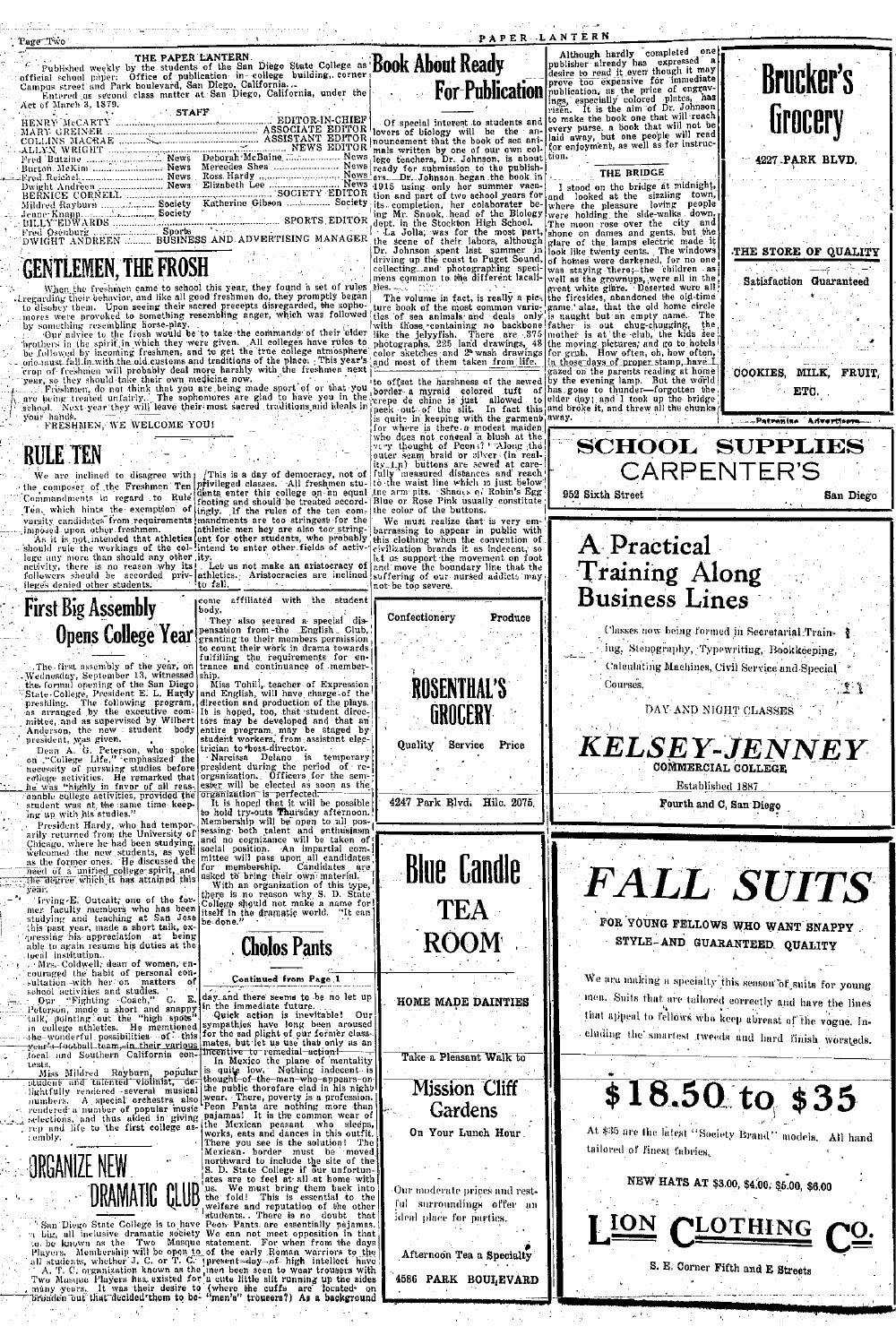## WHERE THEY WENT DURING VACATION

Various members of the Football condition this past vaeam kept in ion by different kinds of work chich in most cases were conducive in developing much power. Two of<br>them, Alvin Morrison and Johnny<br>Squires have been working for the Tom Hester had a job driv- $\begin{bmatrix}\n\text{ce} & \text{Cov} & \text{Tom} & \text{Heske} \\
\text{Re} & \text{Com} & \text{Heske} & \text{Heske}\n\end{bmatrix}$  aigureachd at the Navy Base. John<br>increase worked at the Navy Base. John<br>increase work on some of the  $\gamma_{\text{V}}^{(1)}$ <br>canning trips. Henry Francis apen

Gray envelope, purse. E.

Einder

PRISTIS CREW ENVERTAINS<br>THE TREE TO Creating the Triation of the Principal Creating and a charmingly the Principal<br>Les given at the home of Mighelice Creating Dislocation<br>presided at the tea table, and Mighelice Presided a

PRISTIS CREW ENTERTAINS

PAPER LANTERN

Serence wilkinson, The guess included Mrs. Virginia<br>
Paynes Schur, Ruth Branch, Bonnie<br>
Raynes Schur, Ruth Branch, Bonnie<br>
Reams, Evelyn Ross, MFartha Mur-<br>
Harriet Pearson, Evelyn Riggleston,<br>
Harriet Pearson, Evelyn Rieg

**SCULPINS ORGANIZE** 

Members of the Sulpin crew have<br>lost no time in getting started this<br>year. Two meetings have already<br>been held and plans made for the

A. W. S. HONOR NEW GIRLS WEDNESDAY AT STUDUIO PARTY

RECEPTION GIVEN LCOME NEW<br>STUDENTS FRIDAY

If long skirts should come back into style there'll be more darned stockings worn than there have been

**School Days** 

Kodak Days

YOUR FILMS

KODAK ALBUM

Keep the Record of

Нирру Memories. BUNNELL **PHOTOSHOP** 414 E STREET

"Exclusively Photographing"

-TO US-

bø

**WHERE THEY HAVE** 

**CORES WEBBAY TO WELGEN TO WELGEN TO WELGEN TO WELGEN TO COLLEGE The trait of the social like that is a second to the social control of the social like the social control of the social control of the social like the socia** 

WEBSTER STRRET IS HONORED

WEBSTER STREET IS HONORED (Manufacture of the state street who is between the state of the state of the state of the state of the state of the state of the state of the state of the state of the state of the state of the

Are the folks looking for a home?<br>S. B. MOBERLY has a 5-room house<br>now under construction, located near<br>the College. Small payment down;<br> $\frac{1}{2}$  and  $\frac{1}{2}$  bullines like real.

Harnists should feel altogether are home in heaven, but what are you going to do with the saxophone players?

# LUNGHER'S LANE

640 RROADWAY

# ANNOUNCES A New Comer

MRS. MYRHA, Prop.

Sandwiches and Seasonal Refreshments In a Clean and Congenial Environment

The COLLEGE PHARMACY



BRING-

And Let your

文章

Lloyd George-says he can see an-<br>other big war coming. We hope he<br>doesn't point it out to us.



Page Three